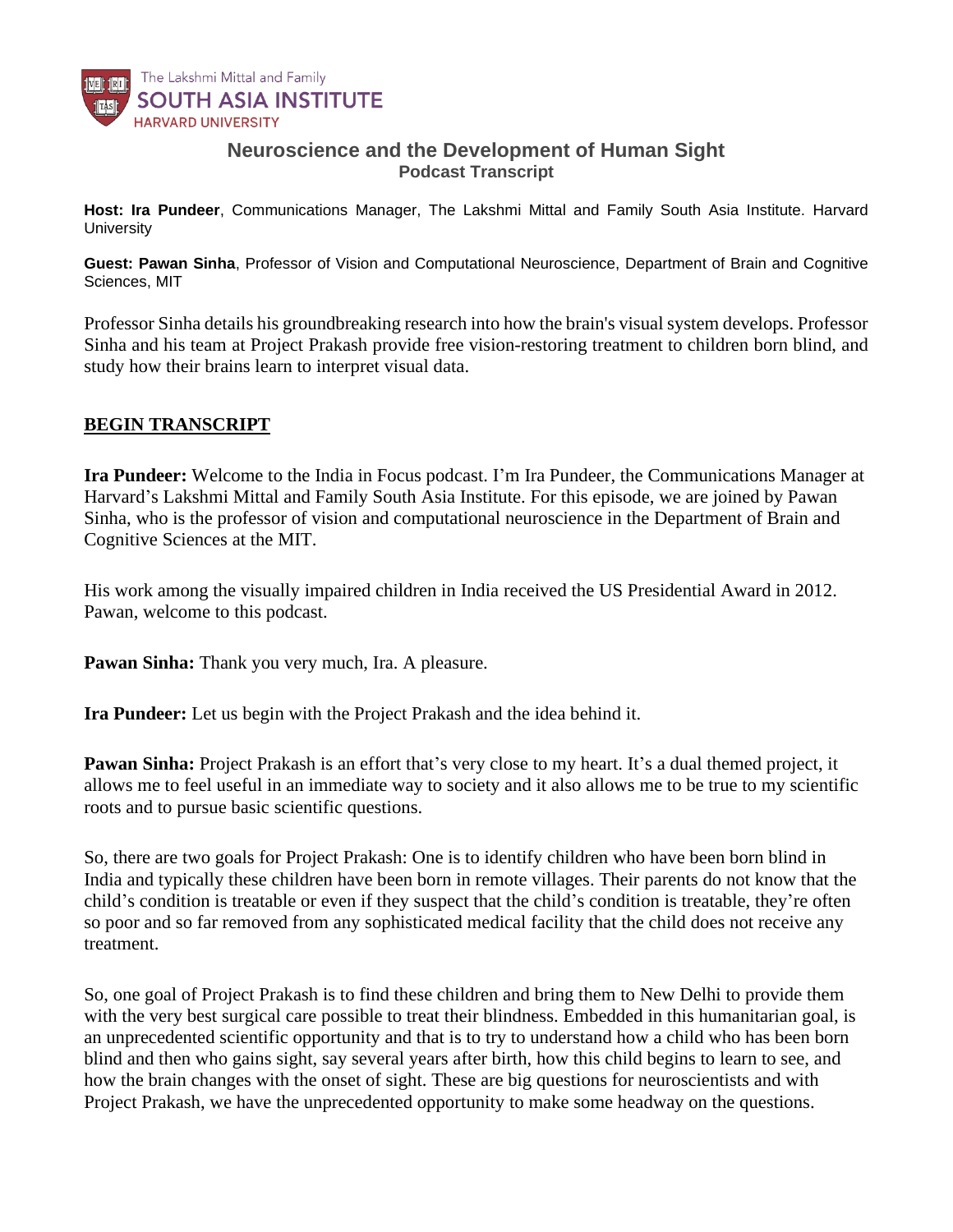**Ira Pundeer:** So, how are the ways in which these children will learn to see compared with how infants learn to see?

**Pawan Sinha:** That's a great question, and I don't think we have a very definitive answer to that yet. It may as well be the case that the details of the developmental trajectory in Prakash children are quite different from the developmental trajectory of a newborn. But what we are finding is that there seems to be some similarities. The data that collected with the newborn normally sighted children seem to suggest that there are some cues about the visual world that a baby is very sensitive to. And we are finding that the Prakash children also show sensitivity to similar cues. So, there seem to be some similarities but because vision is so complicated, there are so many aspects to vision, we cannot at the moment say that the two developmental trajectories are identical.

**Ira Pundeer:** Could you maybe explain a little more about the outreach process?

**Pawan Sinha:** Yeah, the outreach part of Project Prakash, it's the very first component of our three-part effort. The three parts being outreach, treatment and scientific research. Outreach by far is the most logistically complex aspect of the work. What we do over the course of the year is organize screening camps in remote villages and the selection of those villages is guided by governmental statistics, like from the Sarva Shiksha Abhiyan, which has some guidelines about the prevalence of the individual impairment in a given district or cluster of villages. Based on those data as a starting point, we organize eye cams, we are, our teams comprising primary healthcare workers, optometrists, ophthalmologist, they go an screen children to determine who are the children who can actually benefit from surgery.

A lot of our outreach is concentrated in the Gangetic plains, the Gangetic plains are of course the most densely populated part of India. But they also suffer from not enough medical resources, so we find that as we go deeper into the Gangetic plains, more towards the east side of UP, we find more and more cases of untreated childhood blindness. We are also venturing into Madhya Pradesh, we have also conducted eye camps in Rajasthan and Haryana. So, it's a fairly broad-based outreach effort.

**Ira Pundeer:** Okay, and given that you are a neuroscientist, what are the insights that you have gained from this research and what are the applications of those insights?

**Pawan Sinha:** Yeah, a great question. The first and perhaps the most critical insight that we have gained is that the brain maintains significant elasticity even late into childhood, perhaps even in early adulthood. So, this was a concern for Project Prakash at the outset of our work. Essentially, are we coming too late on the scene to benefit the child. There has been a notion that as we age our capabilities become more and more difficult to acquire afresh. And certainly in the case of vision, there is a notion of critical periods of visual development suggesting that if the brain does not receive normal visual input in the critical "first few years of life," then forevermore it would be compromised undoing vision perhaps so substantially that there's no point in correcting the eye past the age of seven or eight years.

So, we were worried that maybe this dogma is strictly true, and we would not be serving the beneficial purpose by operating the children's eyes. But what we're finding through the data collected so far is that children gain significant visual proficiencies, almost irrespective of the age at which they are treated. So, their behavioral proficiencies increase, their ability to use vision, for instance, to walk around the world without bumping into things, their ability to recognize objects, their ability to recognize each other, that takes a significant improvement. But also, using neuroimaging, through a functional magnetic resonance imaging or FMRI for short, we are able to get a glimpse of changes in the brain directly from before to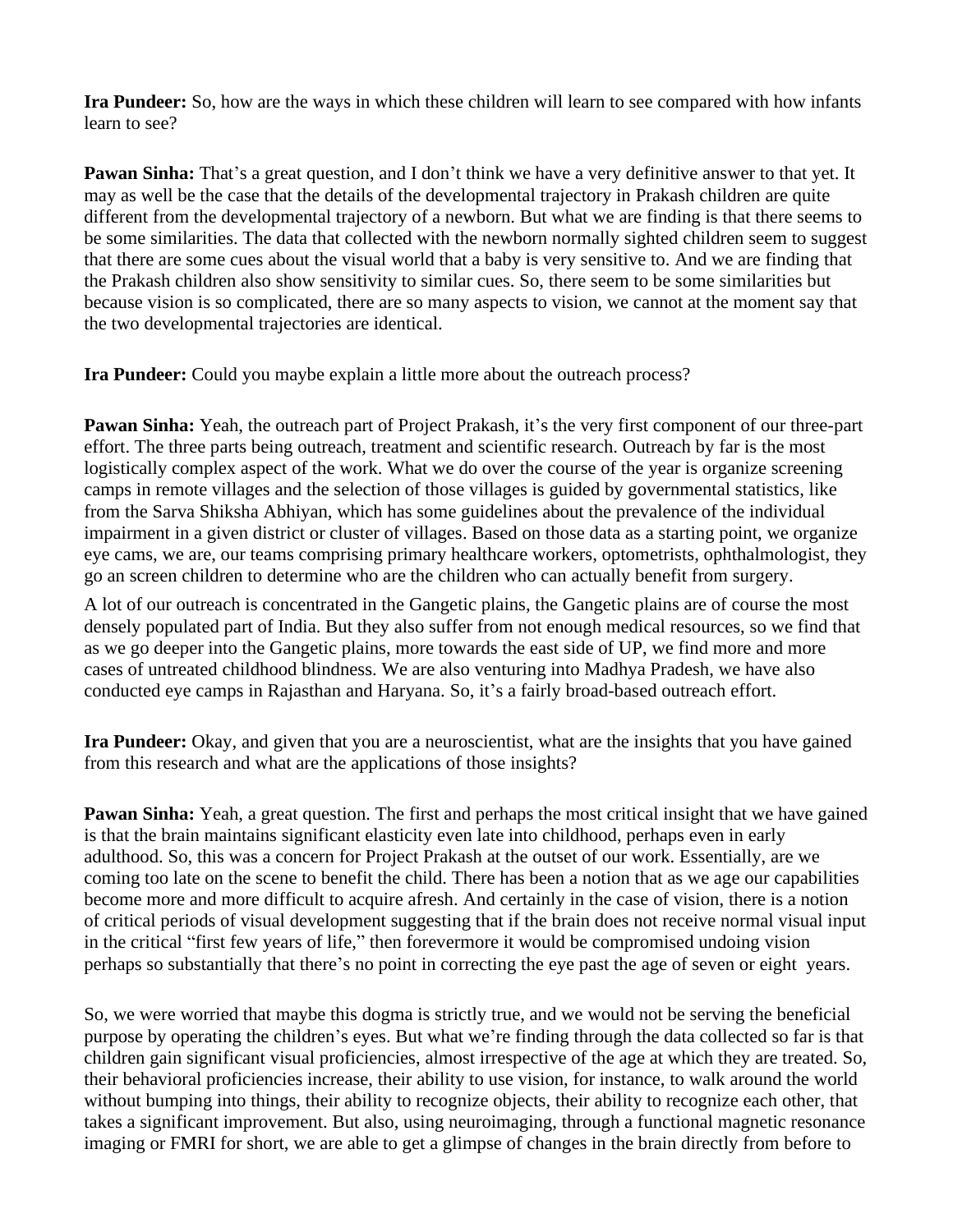after surgery. And what we are finding with FMRI is there's significant dividend of plasticity. So, that's been one of the most important results from Prakash and it has essentially served as a gateway result. And by that I mean, once we know that some measure of visual function acquisition is possible, even in later childhood, then we can get to the question of how that function acquisition happens. So that we can begin to get our questions of process rather than just possibility.

So, many of our experiments at the moment are looking at how it is that children are acquiring capabilities on a variety of tasks.

**Ira Pundeer:** Okay, so you mostly talked about Prakash children and about how you can learn to see after a certain age. So, have you worked with adults and have the results tallied?

**Pawan Sinha:** Yeah, so we have, the age range that we have had the opportunity to work with is very broad. The youngest child I believe we've worked with is either four or five and the oldest we've worked with is 29 years of age, a young adult. And what we are finding to our pleasant surprise, is that despite this advanced age in developmental timelines, even the young adults gain significant function. So, even if you are 20-year-old and you've had severe visual compromise for the first couple of decades, you'll still be able to acquire significant visual function.

So, that suggests to me that brain maintains significant stores of plasticity even that late in life.

**Ira Pundeer:** Once the Prakash children acquire sight, what are the steps that should be taken to maybe have them go back to education or?

**Pawan Sinha:** That's a very important point. At the outset of Prakash, I had this pollyannish view that once the child gains vision, even though they have lived a very difficult life until that point because of their blindness they typically stay out of the schooling system, my thinking was that with the onset of sight, the world of opportunities would open up to them, they would for sure be able to get admission in regular schools and begin progressing towards a financially independent life.

But in following up with many of the children a few years after we had treated them, I was dismayed to find that many of these children had not joined an educational program. And the reasons were typically that they were too old to be starting their educational journey. Say, at the age of 10, a child who has had no schooling, would be considered too old to be starting grade one, sometimes the children are even older. And, because of these just learning to see, they typically need some accommodations on part of the schools in order to help facilitate their acquisition of the classroom instruction. Very few schools are actually willing or equipped to provide that kind of help.

So, what we have realized is that there is a critical need to not just provide medical care to the Prakash children, but also to provide them the rudiments of a scholastic education to bring them to some ageappropriate level in their preparations, after which they can be mainstreamed. So, your question is very appropriate that we can't just rest with thinking of Project Prakash as purely a medical intervention, we have to also provide some educational intervention, and we have taken some baby steps along those lines.

We have started a residential program for the Prakash girls at the moment it's not co-ed, it's just Prakash girls and the small cohort that we have of six young girls, they have shown remarkable progress in very little time and that gives us hope and faith that this is the right thing to do and we would like to expand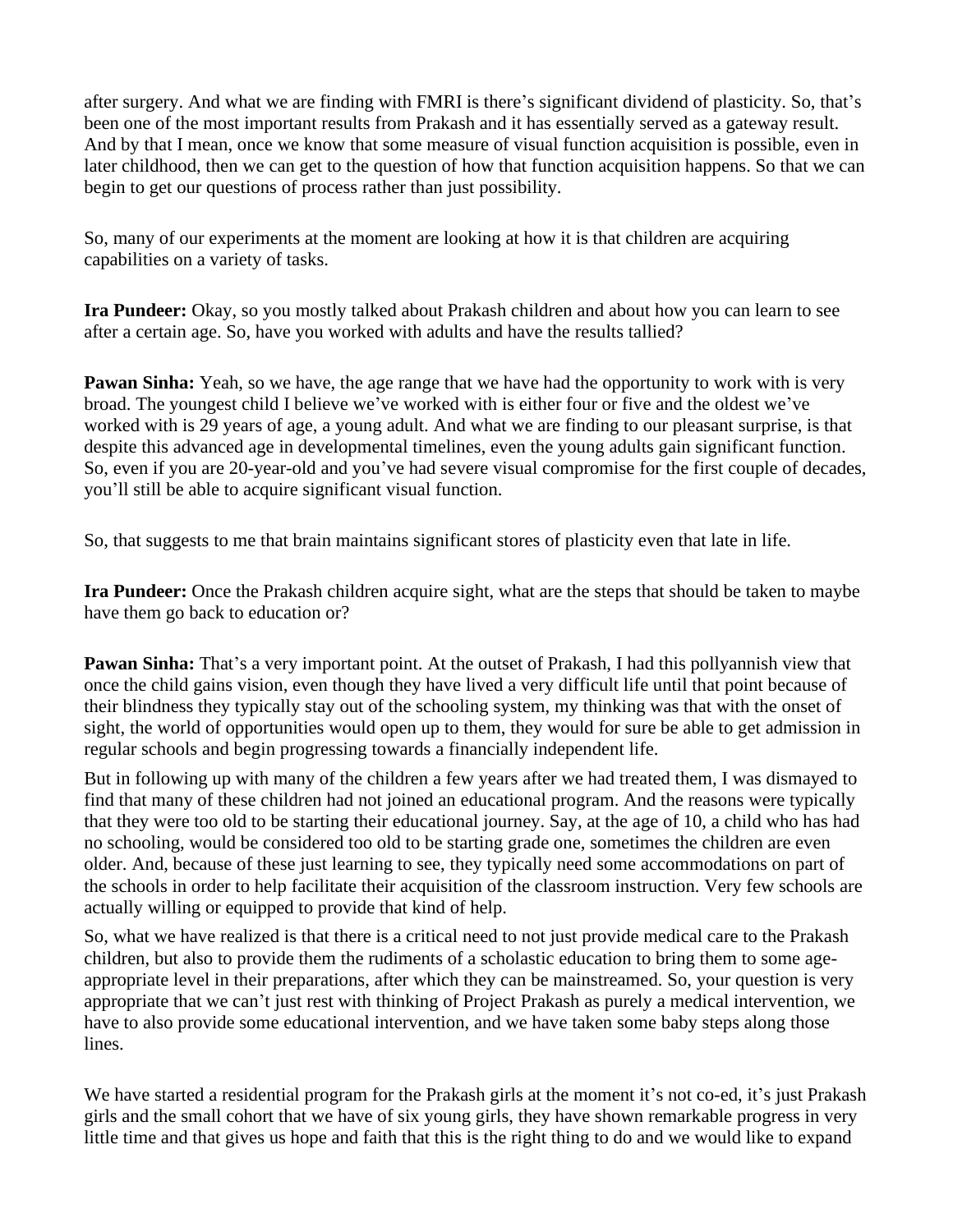this program.

**Ira Pundeer:** And I think it was in last year in October when we heard about Prakash vision centres team opened up in two blocks in Gorakhpur district of Uttar Pradesh. Could you tell us a little more about the vision centers and what is the vision behind?

**Pawan Sinha:** Yes, so the Prakash vision centers are youngest initiative of Project Prakash, and they are borne out of the realizations and observation that there is a significant need for providing basic eye care in the rural communities. Things that we take for granted in the cities that if we ever have say blurry vision, we can go to an optical store and get glasses.

And without the glasses, our lives are quite difficult, we are at risk of falling, getting run down by traffic. So, this basic level of eye care is often not available in villages and we felt that to be true to its name of bringing light into lives, we ought to provide this service in the rural communities from where people often have a hard time coming to cities. So, we wanted to have a presence of Prakash in the rural communities, this would provide care to the villagers but it would also serve as a way us to screen on an ongoing basis, children in that community so that if any child needs more extensive care, more extensive than what can be provided in the Prakash vision centre, they could be referred to us in New Delhi.

So, with that thinking of providing immediate care to the rural community and also to act as a permanent referral centre, we have started the Prakash vision centers in two communities in New Gorakhpur: Pali and Brahmapur.

One slightly longer term goal with the Prakash Vision Centers is to begin to serve as destinations for the children that we are treating as part of Project Prakash. So, I talked about how education is important for the Prakash children, but we perhaps need to think even beyond education. What happens after a child gets through grade 12 or maybe even does some college work? Can we provide one possible destination for them to apply their learning, their vision and having Prakash Vision Centers be the places that the Prakash children or Prakash young adults eventually go to and begin providing eye care services to the community. I think that would be really beautiful and really poetic completion of the circle, that a child who was initially visually impaired himself or herself is now in a position to improve the vision of others.

**Ira Pundeer:** That sounds like a great idea and I know that it's been 15 years since the setup of Project Prakash. So, you've been tracking the earliest children that you treated, have you been tracking their progress throughout or after a while it becomes difficult to manage the tracking?

**Pawan Sinha:** Yeah, tracking is an interesting challenge. We try to track the children as long as possible, often it's several years but sometimes, I would say more than sometimes, children move away, their families move away, or they get a new cellphone and we lose touch. But I would say that for a majority of children, we have maintained contact with them over several years. And it's, and we have in fact, a couple of years ago, conducted a quality of life survey with about 70 of the Prakash children, some of whom had been treated several years ago. And what's very gratifying to find is that across many indicators of quality of life, be it general safety, be it a sense of independence, the aspirations for the future and people's attitudes towards them and their families, the Prakash children all report a significant improvement in their life and that I think is the greatest joy that we can derive as Prakash